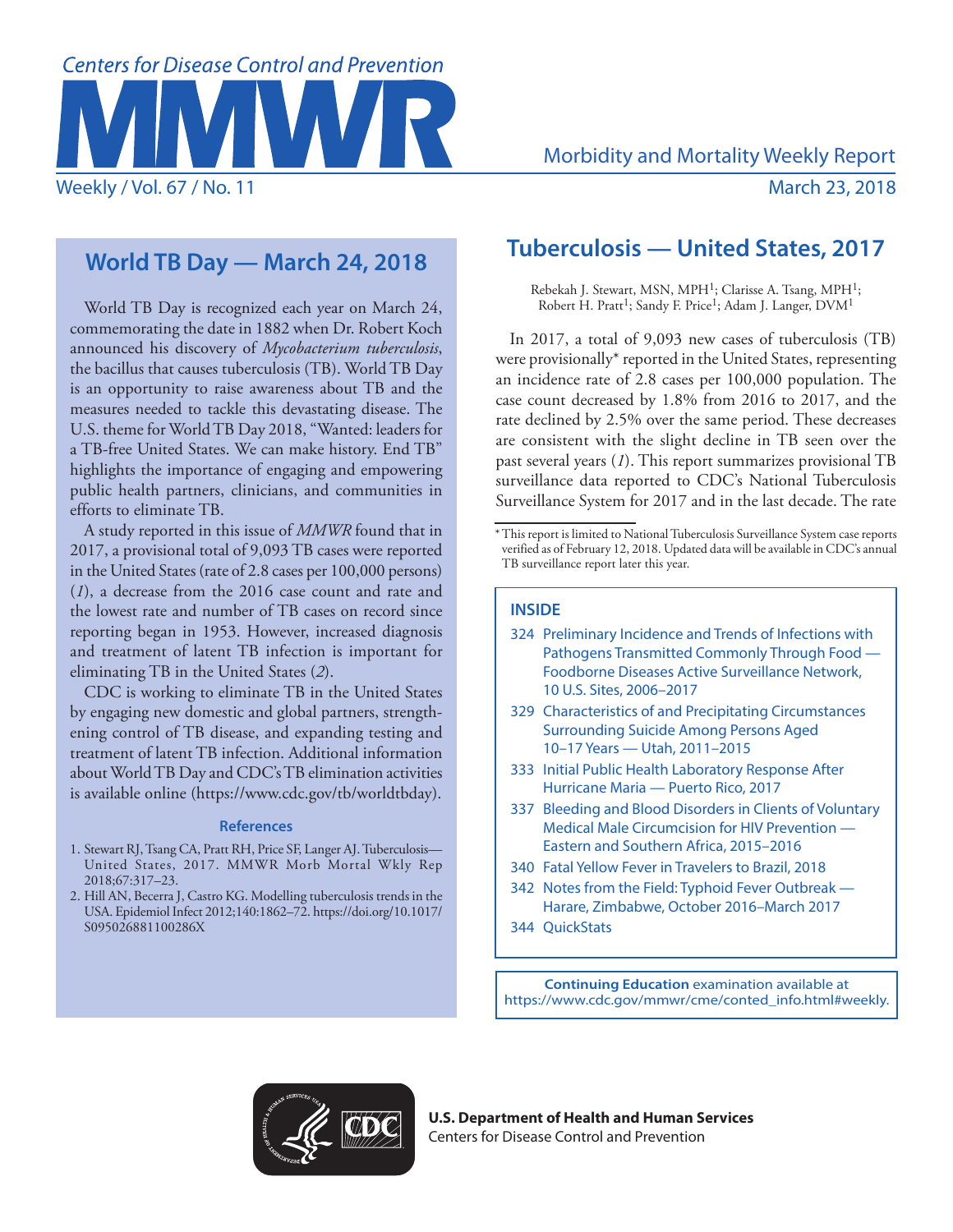of TB among non–U.S.-born persons in 2017 was 15 times the rate among U.S.-born persons. Among non–U.S.-born persons, the highest TB rate among all racial/ethnic groups was among Asians (27.0 per 100,000 persons), followed by non-Hispanic blacks (blacks; 22.0). Among U.S.-born persons, most TB cases were reported among blacks (37.1%), followed by non-Hispanic whites (whites; 29.5%). Previous studies have shown that the majority of TB cases in the United States are attributed to reactivation of latent TB infection (LTBI) (*2*). Ongoing efforts to prevent TB transmission and disease in the United States remain important to continued progress toward TB elimination. Testing and treatment of populations most at risk for TB disease and LTBI, including persons born in countries with high TB prevalence and persons in high-risk congregate settings (*3*), are major components of this effort.

Health departments in the 50 states and the District of Columbia electronically report to CDC verified TB cases that meet the CDC and Council of State and Territorial Epidemiologists' surveillance case definition.† Reported data include the patient's country of birth, self-identified race and ethnicity (i.e., Hispanic or non-Hispanic), human immunodeficiency virus (HIV) status, drug-susceptibility test results,

and information on risk factors, including homelessness<sup>§</sup> and residence in a congregate setting (i.e., long-term care or correctional facility). Persons of Hispanic ethnicity might be of any race; non-Hispanic persons are categorized as Asian, black, white, American Indian/Alaska Native, Native Hawaiian or other Pacific Islander, or of multiple races. A U.S.-born person is defined as a person who was eligible for U.S. citizenship at birth, regardless of the actual place of birth. CDC calculates overall national and state TB rates using U.S. Census Bureau population estimates and by racial/ethnic group and national origin using population denominators from the bureau's Current Population Survey.<sup>1</sup> Yearly case counts and rates were compared overall and by origin of birth and race/ ethnicity. Annual percent changes between years were calculated to compare differences in case counts and rates over time. Drug-susceptibility testing results were reported from

The *MMWR* series of publications is published by the Center for Surveillance, Epidemiology, and Laboratory Services, Centers for Disease Control and Prevention (CDC), U.S. Department of Health and Human Services, Atlanta, GA 30329-4027.

**Suggested citation:** [Author names; first three, then et al., if more than six.] [Report title]. MMWR Morb Mortal Wkly Rep 2018;67:[inclusive page numbers].

**Centers for Disease Control and Prevention** Anne Schuchat, MD, *Acting Director* Stephen C. Redd, MD, *Acting Principal Deputy Director* Leslie Dauphin, PhD, *Acting Associate Director for Science* Joanne Cono, MD, ScM, *Director, Office of Science Quality*  Chesley L. Richards, MD, MPH, *Deputy Director for Public Health Scientific Services* Michael F. Iademarco, MD, MPH, *Director, Center for Surveillance, Epidemiology, and Laboratory Services*

### *MMWR* **Editorial and Production Staff (Weekly)**

Phyllis Meadows, PhD, MSN, RN Jewel Mullen, MD, MPH, MPA

Charlotte K. Kent, PhD, MPH, *Acting Editor in Chief, Executive Editor* Jacqueline Gindler, MD, *Editor* Mary Dott, MD, MPH, *Online Editor* Teresa F. Rutledge, *Managing Editor* Douglas W. Weatherwax, *Lead Technical Writer-Editor* Glenn Damon, Soumya Dunworth, PhD, Teresa M. Hood, MS, *Technical Writer-Editors*

Timothy F. Jones, MD, *Chairman* Matthew L. Boulton, MD, MPH Virginia A. Caine, MD Katherine Lyon Daniel, PhD Jonathan E. Fielding, MD, MPH, MBA David W. Fleming, MD

*MMWR* **Editorial Board** William E. Halperin, MD, DrPH, MPH King K. Holmes, MD, PhD Robin Ikeda, MD, MPH Rima F. Khabbaz, MD

Martha F. Boyd, *Lead Visual Information Specialist* Maureen A. Leahy, Julia C. Martinroe, Stephen R. Spriggs, Tong Yang, *Visual Information Specialists* Quang M. Doan, MBA, Phyllis H. King, Paul D. Maitland, Terraye M. Starr, Moua Yang, *Information Technology Specialists*

> Jeff Niederdeppe, PhD Patricia Quinlisk, MD, MPH Patrick L. Remington, MD, MPH Carlos Roig, MS, MA William L. Roper, MD, MPH William Schaffner, MD

<sup>†</sup>Appendix A, page 137, Report of Verified Case of Tuberculosis (RVCT) Instruction Manual. <https://www.cdc.gov/tb/programs/rvct/instructionmanual.pdf>.

<sup>§</sup>Homelessness is defined as a lack of fixed, regular, and adequate nighttime residence at any time during the 12 months preceding TB diagnostic evaluation and a primary nighttime residence that is either a shelter, an institution that provides temporary residence for persons intended to be institutionalized, or a public place not designated for, or ordinarily used as, a regular sleeping accommodation for human beings. A homeless person may also be defined as a person without a home or in an unstable housing situation. Pages 85–86, Report of Verified Case of Tuberculosis (RVCT) Instruction Manual. [https://](https://www.cdc.gov/tb/programs/rvct/instructionmanual.pdf)

<sup>&</sup>lt;sup>1</sup>U.S. Census Bureau Population and Housing Unit Estimates Tables; [https://](https://www.census.gov/programs-surveys/popest/data/tables.html) [www.census.gov/programs-surveys/popest/data/tables.html](https://www.census.gov/programs-surveys/popest/data/tables.html) and Current Population Survey; [https://www.census.gov/programs-surveys/cps.html.](https://www.census.gov/programs-surveys/cps.html)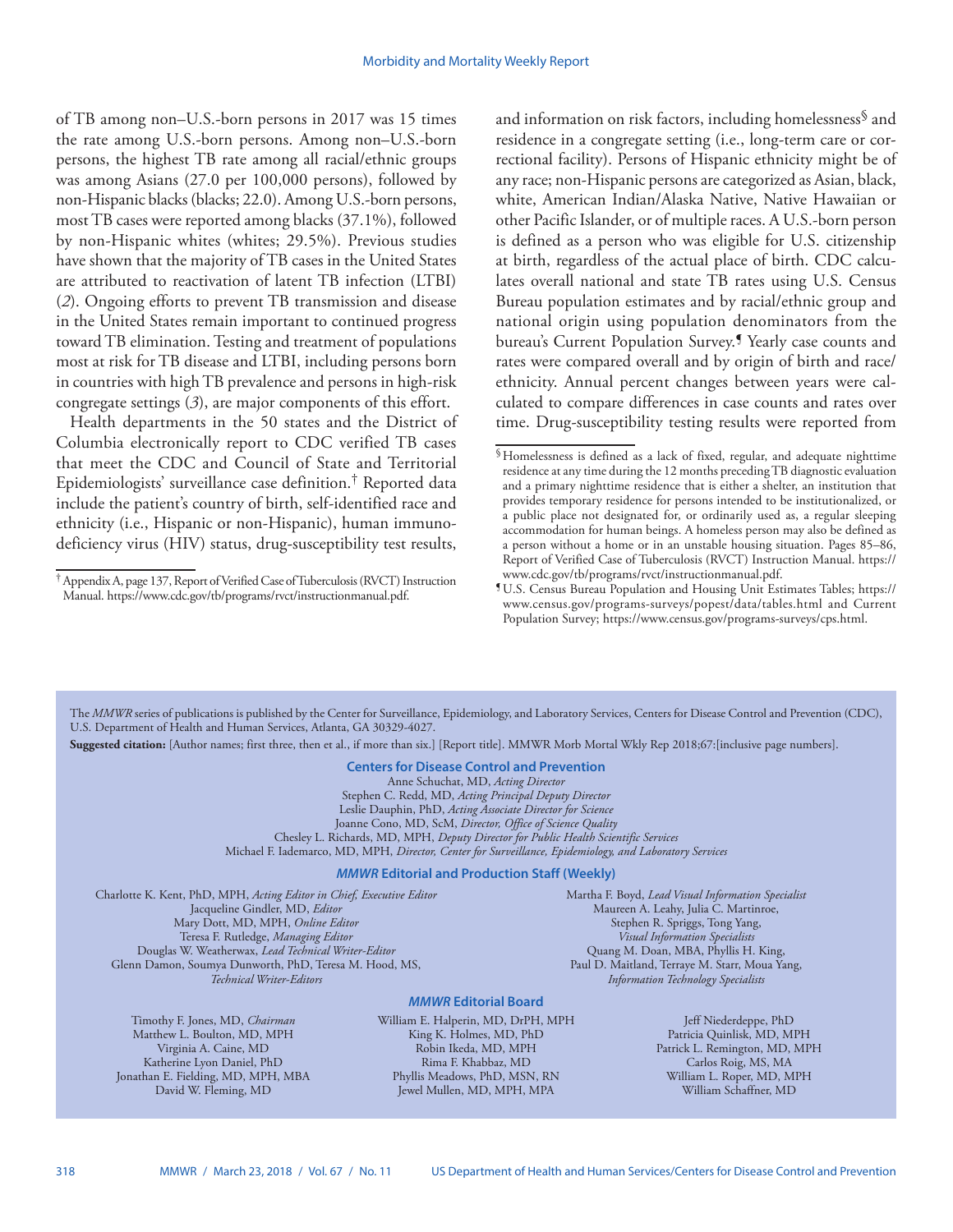culture-confirmed cases in 2016, the most recent year for which complete TB drug-susceptibility data were available.

State-specific TB rates (cases per 100,000 persons) ranged from 0.3 in Montana to 8.1 in Hawaii (Table 1) with a median state TB rate of 1.8. As has been the case for the past decade, four states (California, Florida, New York, and Texas) reported half of the total TB cases in the United States in 2017. The annual percent change in rate in recent years has slowed from an average decline of 5.3% during 2010–2013 to an average decline of 2.0% during 2014–2017. In 2017, a total of 6,346 (69.8%) of U.S. TB cases occurred among non–U.S.-born persons, 2,698 (29.7%) cases occurred among U.S.-born persons, and 49 (0.5%) occurred among persons with no reported national origin. The TB rate among non–U.S.-born persons (14.6) was 15 times the rate among U.S.-born persons (1.0) (Figure). Although these rates represent decreases among both groups in 2017 compared with 2016, the rate among U.S.-born persons declined 7.0%, whereas that among non–U.S.-born persons declined 0.9%.

Among non–U.S.-born persons, the highest TB rate among all racial/ethnic groups occurred among Asians (27.0 per 100,000 persons), followed by blacks (22.0) (Table 2). As in previous years, in 2017, the top five countries of birth of non– U.S.-born persons with TB were Mexico (1,204; 19.0% of all non–U.S.-born persons with TB), Philippines (783; 12.3%), India (595; 9.4%), Vietnam (526; 8.3%), and China (400; 6.3%). Persons who received a diagnosis of TB ≥10 years after arriving in the United States accounted for 2,854 (45.0%) of all TB cases among non–U.S.-born persons.

**TABLE 1. Tuberculosis (TB) case counts and incidence with annual percent changes, by U.S. Census division and state/district — 50 states and the District of Columbia, 2016 and 2017**

|                                       | No. of reported TB cases* |       |          | TB incidence <sup>†</sup> per 100,000 persons |      |                       |
|---------------------------------------|---------------------------|-------|----------|-----------------------------------------------|------|-----------------------|
| <b>Census division/State</b>          | 2016                      | 2017  | % change | 2016                                          | 2017 | % change <sup>§</sup> |
| <b>Division 1: New England</b>        |                           |       |          |                                               |      |                       |
| Connecticut                           | 52                        | 63    | 21.2     | 1.4                                           | 1.8  | 21.1                  |
| Maine                                 | 23                        | 14    | $-39.1$  | 1.7                                           | 1.0  | $-39.4$               |
| Massachusetts                         | 190                       | 210   | 10.5     | 2.8                                           | 3.1  | 9.9                   |
| New Hampshire                         | 15                        | 19    | 26.7     | 1.1                                           | 1.4  | 25.9                  |
| Rhode Island                          | 12                        | 13    | 8.3      | 1.1                                           | 1.2  | 8.1                   |
| Vermont                               | 6                         | 3     | $-50.0$  | 1.0                                           | 0.5  | $-50.0$               |
| <b>Total</b>                          | 298                       | 322   | 8.1      | 2.0                                           | 2.2  | 7.7                   |
| <b>Division 2: Middle Atlantic</b>    |                           |       |          |                                               |      |                       |
| New Jersey                            | 294                       | 278   | $-5.4$   | 3.3                                           | 3.1  | $-5.7$                |
| New York                              | 758                       | 806   | 6.3      | 3.8                                           | 4.1  | 6.3                   |
| Pennsylvania                          | 173                       | 192   | 11.0     | 1.4                                           | 1.5  | 10.8                  |
| <b>Total</b>                          | 1,225                     | 1,276 | 4.2      | 2.9                                           | 3.1  | 4.0                   |
| <b>Division 3: East North Central</b> |                           |       |          |                                               |      |                       |
| <b>Illinois</b>                       | 341                       | 337   | $-1.2$   | 2.7                                           | 2.6  | $-0.9$                |
| Indiana                               | 109                       | 100   | $-8.3$   | 1.6                                           | 1.5  | $-8.7$                |
| Michigan                              | 133                       | 132   | $-0.8$   | 1.3                                           | 1.3  | $-1.0$                |
| Ohio                                  | 140                       | 150   | 7.1      | 1.2                                           | 1.3  | 6.8                   |
| Wisconsin                             | 40                        | 50    | 25.0     | 0.7                                           | 0.9  | 24.5                  |
| <b>Total</b>                          | 763                       | 769   | 0.8      | 1.6                                           | 1.6  | 0.6                   |
| <b>Division 4: West North Central</b> |                           |       |          |                                               |      |                       |
| lowa                                  | 48                        | 47    | $-2.1$   | 1.5                                           | 1.5  | $-2.5$                |
| Kansas                                | 39                        | 29    | $-25.6$  | 1.3                                           | 1.0  | $-25.8$               |
| Minnesota                             | 168                       | 178   | 6.0      | 3.0                                           | 3.2  | 5.0                   |
| Missouri                              | 99                        | 87    | $-12.1$  | 1.6                                           | 1.4  | $-12.4$               |
| Nebraska                              | 28                        | 20    | $-28.6$  | 1.5                                           | 1.0  | $-29.0$               |
| North Dakota                          | 22                        | 14    | $-36.4$  | 2.9                                           | 1.9  | $-36.4$               |
| South Dakota                          | 12                        | 14    | 16.7     | 1.4                                           | 1.6  | 15.6                  |
| <b>Total</b>                          | 416                       | 389   | $-6.5$   | 2.0                                           | 1.8  | $-7.0$                |
| <b>Division 5: South Atlantic</b>     |                           |       |          |                                               |      |                       |
| Delaware                              | 16                        | 15    | $-6.3$   | 1.7                                           | 1.6  | $-7.2$                |
| <b>District of Columbia</b>           | 25                        | 36    | 44.0     | 3.7                                           | 5.2  | 42.0                  |
| Florida                               | 639                       | 549   | $-14.1$  | 3.1                                           | 2.6  | $-15.4$               |
| Georgia                               | 303                       | 290   | $-4.3$   | 2.9                                           | 2.8  | $-5.4$                |
| Maryland                              | 221                       | 208   | $-5.9$   | 3.7                                           | 3.4  | $-6.3$                |
| North Carolina                        | 219                       | 213   | $-2.7$   | 2.2                                           | 2.1  | $-3.8$                |
| South Carolina                        | 102                       | 101   | $-1.0$   | 2.1                                           | 2.0  | $-2.3$                |
| Virginia                              | 203                       | 204   | 0.5      | 2.4                                           | 2.4  | $-0.2$                |
| West Virginia                         | 14                        | 16    | 14.3     | 0.8                                           | 0.9  | 15.1                  |
| <b>Total</b><br>$\mathbf{r}$          | 1,742                     | 1,632 | $-6.3$   | 2.7                                           | 2.5  | $-7.3$                |

See table footnotes on next page.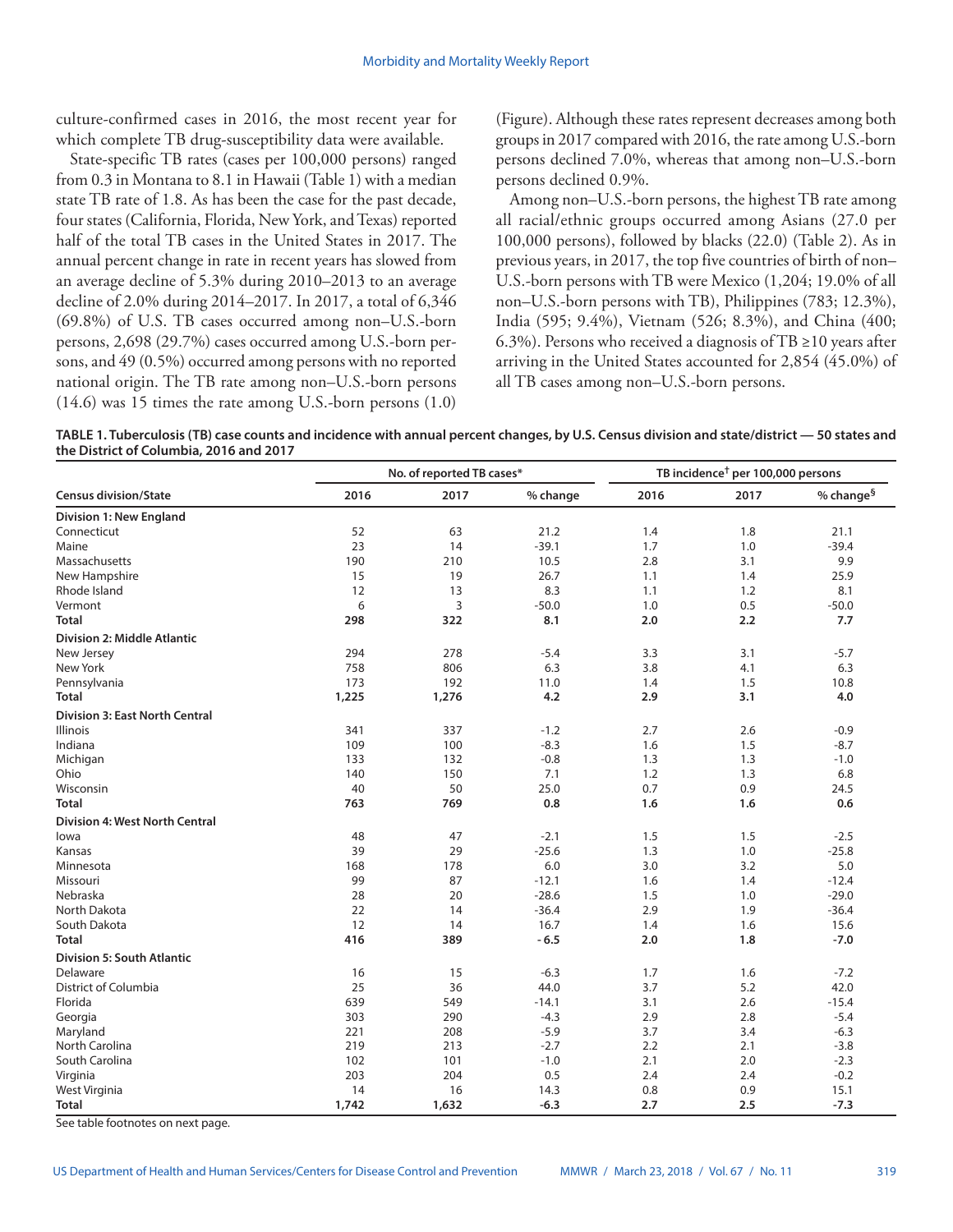**TABLE 1. (***Continued***) Tuberculosis (TB) case counts and incidence with annual percent changes, by U.S. Census division and state/district — 50 states and the District of Columbia, 2016 and 2017**

|                                       | No. of reported TB cases* |                |          | TB incidence <sup>†</sup> per 100,000 persons |      |                       |
|---------------------------------------|---------------------------|----------------|----------|-----------------------------------------------|------|-----------------------|
| <b>Census division/State</b>          | 2016                      | 2017           | % change | 2016                                          | 2017 | % change <sup>§</sup> |
| <b>Division 6: East South Central</b> |                           |                |          |                                               |      |                       |
| Alabama                               | 112                       | 120            | 7.1      | 2.3                                           | 2.5  | 6.8                   |
| Kentucky                              | 91                        | 65             | $-28.6$  | 2.1                                           | 1.5  | $-28.9$               |
| Mississippi                           | 61                        | 53             | $-13.1$  | 2.0                                           | 1.8  | $-13.1$               |
| Tennessee                             | 103                       | 128            | 24.3     | 1.5                                           | 1.9  | 23.0                  |
| <b>Total</b>                          | 367                       | 366            | $-0.3$   | 1.9                                           | 1.9  | $-0.8$                |
| <b>Division 7: West South Central</b> |                           |                |          |                                               |      |                       |
| Arkansas                              | 91                        | 85             | $-6.6$   | 3.0                                           | 2.8  | $-7.1$                |
| Louisiana                             | 127                       | 141            | 11.0     | 2.7                                           | 3.0  | 11.1                  |
| Oklahoma                              | 78                        | 54             | $-30.8$  | 2.0                                           | 1.4  | $-30.9$               |
| Texas                                 | 1,250                     | 1,127          | $-9.8$   | 4.5                                           | 4.0  | $-11.1$               |
| <b>Total</b>                          | 1,546                     | 1,407          | $-9.0$   | 3.9                                           | 3.5  | $-10.0$               |
| <b>Division 8: Mountain</b>           |                           |                |          |                                               |      |                       |
| Arizona                               | 188                       | 188            | 0.0      | 2.7                                           | 2.7  | $-1.5$                |
| Colorado                              | 64                        | 84             | 31.3     | 1.2                                           | 1.5  | 29.4                  |
| Idaho                                 | 18                        | 9              | $-50.0$  | 1.1                                           | 0.5  | $-51.1$               |
| Montana                               | 4                         | 3              | $-25.0$  | 0.4                                           | 0.3  | $-25.8$               |
| Nevada                                | 55                        | 80             | 45.5     | 1.9                                           | 2.7  | 42.6                  |
| <b>New Mexico</b>                     | 39                        | 37             | $-5.1$   | 1.9                                           | 1.8  | $-5.2$                |
| Utah                                  | 20                        | 29             | 45.0     | 0.7                                           | 0.9  | 42.3                  |
| Wyoming                               | $\mathbf{1}$              | $\overline{2}$ | 100.0    | 0.2                                           | 0.3  | 101.9                 |
| <b>Total</b>                          | 389                       | 432            | 11.1     | 1.6                                           | 1.8  | 9.5                   |
| <b>Division 9: Pacific</b>            |                           |                |          |                                               |      |                       |
| Alaska                                | 57                        | 52             | $-8.8$   | 7.7                                           | 7.0  | $-8.6$                |
| California                            | 2,059                     | 2,056          | $-0.1$   | 5.2                                           | 5.2  | $-0.8$                |
| Hawaii                                | 119                       | 116            | $-2.5$   | 8.3                                           | 8.1  | $-2.4$                |
| Oregon                                | 70                        | 69             | $-1.4$   | 1.7                                           | 1.7  | $-2.8$                |
| Washington                            | 205                       | 207            | 1.0      | 2.8                                           | 2.8  | $-0.7$                |
| <b>Total</b>                          | 2,510                     | 2,500          | $-0.4$   | 4.8                                           | 4.7  | $-1.2$                |
| <b>United States</b>                  | 9,256                     | 9,093          | $-1.8$   | 2.9                                           | 2.8  | $-2.5$                |

\* Case counts based on data from the National Tuberculosis Surveillance System as of February 12, 2018.

† U.S. Census Bureau midyear population estimates provide the denominators used to calculate TB incidence.

§ Percentage change in incidence is calculated based on unrounded incidence for 2016 and 2017.

Among U.S.-born persons in 2017, a total of 1,001 (37.1%) TB cases were reported among blacks, and 797 (29.5%) among whites, representing a 55% decrease in case count for each group in the past decade. The highest TB rate among U.S.-born persons was reported among Native Hawaiians and other Pacific Islanders (6.5), followed by American Indians and Alaska Natives (3.7), blacks (2.8), Asians (2.0), Hispanics (1.5), and whites (0.4).

In 2017, 388 (4.3%) TB cases were reported among persons experiencing homelessness in the year preceding diagnosis, 148 (1.6%) among persons residing in a long-term care facility at the time of diagnosis, and 266 (3.0%) among persons confined in a correctional facility at the time of diagnosis. Although cases among U.S.-born persons accounted for <30% of total TB cases in the United States, they accounted for 61.1% among those reporting homelessness, 44.6% among those in longterm care facilities, and 39.5% among persons incarcerated at the time of diagnosis. HIV status was known for 86.3% of TB cases reported in 2017; among those cases, 5.6% had coinfection with HIV.

Drug susceptibility testing results were reported for 98.3% of culture-confirmed cases in 2016. Among all 9,256 cases reported in 2016, 97 (1.0%) were multidrug-resistant (MDR) TB, including 78 (80.4%) cases with primary MDR TB,\*\* 18 (18.6%) with a prior history of TB, and one (1.0%) with an unknown history of previous TB diagnosis. Among the 97 MDR TB cases in 2016, 89 (91.8%) occurred among 6,355 non–U.S.-born persons, accounting for 1.4% of all TB cases among non–U.S.-born persons. One case of extensively drug-resistant†† TB was reported in a non–U.S.-born person.

<sup>\*\*</sup> Primary multidrug-resistant tuberculosis (TB) is defined as a case of TB in a person with a *Mycobacterium tuberculosis* isolate with resistance to at least isoniazid and rifampin and who was not previously diagnosed with or treated for drug-susceptible TB disease.

<sup>††</sup> Defined by the World Health Organization as a case of TB in a person with a *Mycobacterium tuberculosis* isolate with resistance to at least isoniazid and rifampin among first-line anti-TB drugs, resistance to any fluoroquinolone (e.g., ciprofloxacin or ofloxacin), and resistance to at least one second-line injectable drug (i.e., amikacin, capreomycin, or kanamycin).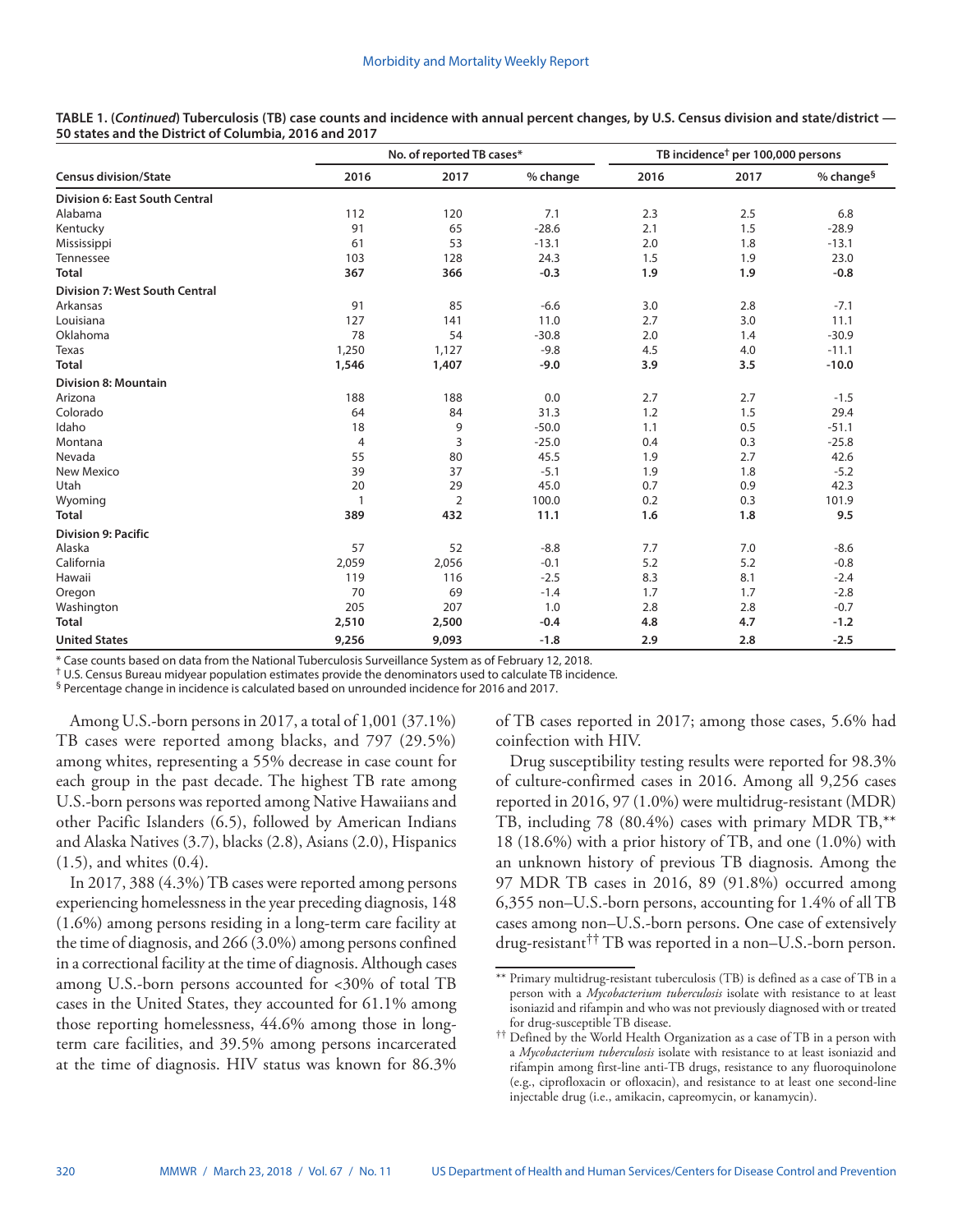

**FIGURE. Number of tuberculosis (TB) cases and rate, by national origin — United States, 2008–2017** 

#### **Discussion**

In 2017, the provisional TB case count and incidence were the lowest in the United States since national TB surveillance began in 1953 (*1*); however, the rate in 2017 (2.8 per 100,000) is still 28 times the U.S. elimination threshold of less than one case per million persons (*4*). Since 2014, the annual percentage change in rate compared with the preceding year has slowed to an average decline of 2.0%. To achieve TB elimination by 2100, a sustained annual decline of 3.9% is required.§§ Previous studies have indicated that reactivation of LTBI, rather than recent transmission, is the primary driver of TB disease in the United States, accounting for >80% of all TB cases (*2*). Ongoing efforts to prevent TB transmission must be sustained, and efforts to detect and treat LTBI, especially among groups at high risk, must be increased.

An epidemiologic model found that substantial (i.e., quadruple) increases in LTBI testing and treatment completion would accelerate progress toward TB elimination (*4*). Several accepted treatment regimens are available for LTBI (*5*). Among these, CDC encourages the use of shorter, rifamycin-based regimens, such as 4 months of rifampin or 3 months of onceweekly rifapentine plus isoniazid, which have better treatment completion rates (*6*) and are less hepatotoxic (*7*,*8*) than a regimen of 9 months of isoniazid. Improved treatment completion, less toxicity, and shorter treatment regimens can reduce morbidity and accelerate TB elimination in the United States.

Distinct disparities exist between populations affected by TB. Highly affected and vulnerable populations include persons housed in congregate settings and persons from countries with high TB prevalences. The U.S. Preventive Services Task Force (USPSTF) recommends screening for LTBI in populations at increased risk, including persons born in countries with high TB prevalences, regardless of length of residence in the United States and age (*3*); this recommendation is consistent with a previously published report documenting an increasing proportion of TB diagnoses among non–U.S.-born persons living in the United States for ≥10 years (*9*). In addition to USPSTF screening recommendations, CDC also recommends treatment of LTBI to reduce the number of persons developing TB disease (*5*). Increased support of global TB elimination efforts would help to reduce global TB and LTBI prevalence, thereby indirectly reducing the incidence of reactivation TB in the United States among non–U.S.-born persons from higher-prevalence countries.

Spending time in congregate settings, such as homeless shelters, long-term care facilities, and correctional facilities, increases the risk for TB transmission. Most requests from state or local health departments for on-site CDC assistance

<sup>§§</sup> Sustained annual percent decline to reach TB elimination calculated as the yearly incidence reduction necessary to get from current rate to one case per million persons in 2100.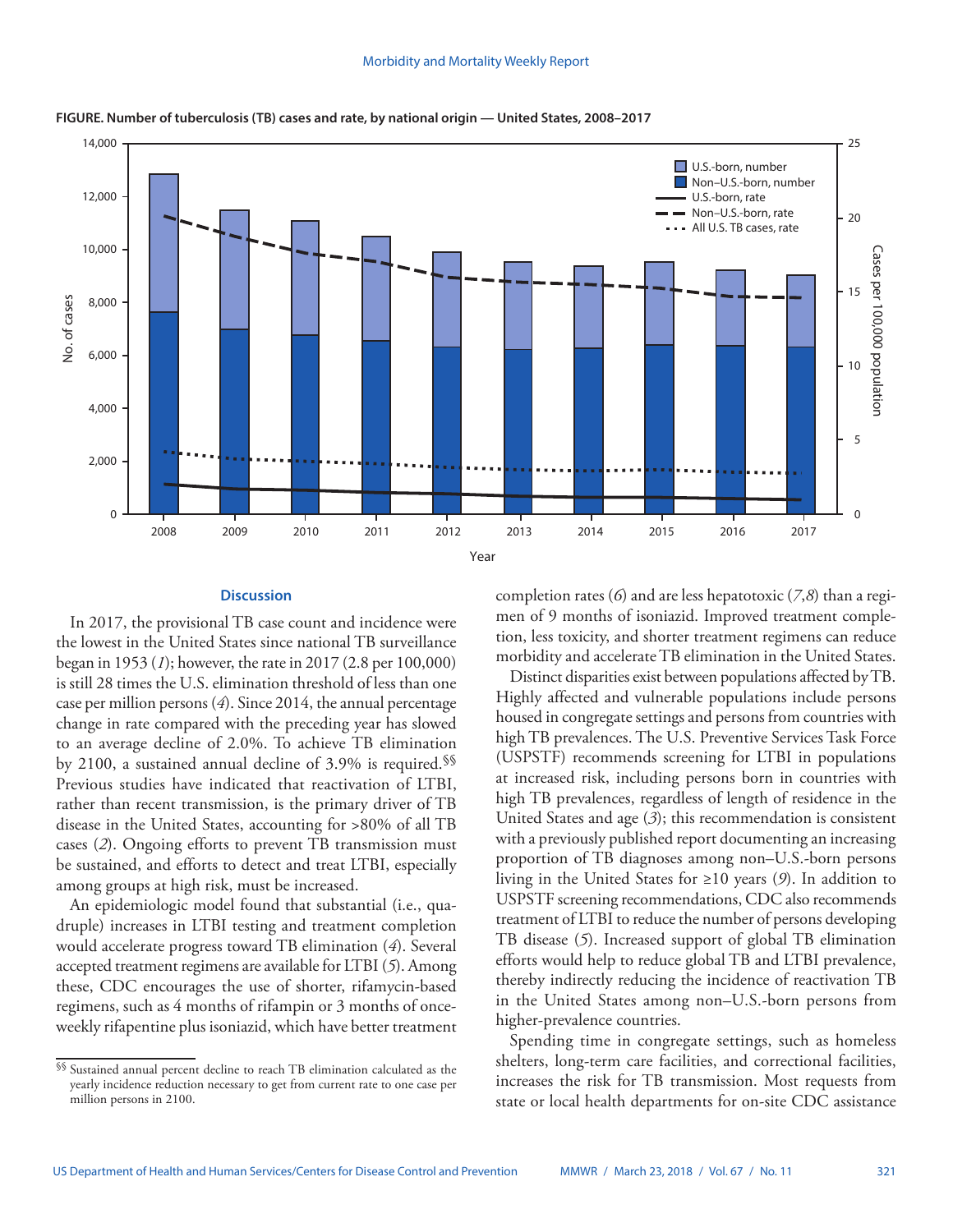| TABLE 2. Tuberculosis (TB) case counts and incidence,* by national |
|--------------------------------------------------------------------|
| origin and race/ethnicity — United States, 2014-2017 <sup>†</sup>  |

| U.S. population                       | No. of cases (incidence) |              |                           |              |  |  |
|---------------------------------------|--------------------------|--------------|---------------------------|--------------|--|--|
| group                                 | 2014                     | 2015         | 2016                      | 2017         |  |  |
| $U.S.-born§$                          |                          |              |                           |              |  |  |
| Hispanic                              | 651 (1.8)                | 659(1.8)     | 602(1.6)                  | 589 (1.5)    |  |  |
| White, non-Hispanic                   | 969(0.5)                 | 985 (0.5)    | 910(0.5)                  | 797 (0.4)    |  |  |
| Black, non-Hispanic                   | 1,185(3.4)               | 1,141(3.3)   | 1,067(3.0)                | 1,001(2.8)   |  |  |
| Asian                                 | 139(2.1)                 | 139(2.1)     | 146(2.1)                  | 136(2.0)     |  |  |
| American Indian/<br>Alaska Native     | 117(5.2)                 | 144 (7.0)    | 108(5.0)                  | 89 (3.7)     |  |  |
| Native Hawaiian/<br>Pacific Islander  | 40(6.0)                  | 42(6.1)      | 31(4.3)                   | 45(6.5)      |  |  |
| Multiple or unknown<br>race/ethnicity | $28 (-1)$                | $25 (-1)$    | $25 (-1)$                 | 41 $(-9)$    |  |  |
| Total U.S.-born                       | 3,129(1.1)               | 3,135(1.1)   | 2,889(1.0)                | 2,698(1.0)   |  |  |
| Non-U.S.-born                         |                          |              |                           |              |  |  |
| Hispanic                              | 2,095 (11.2)             | 2,036 (10.4) | 1,988 (10.0)              | 1,952 (9.9)  |  |  |
| White, non-Hispanic                   | 276(3.6)                 | 257(3.4)     | 286(3.8)                  | 268(3.5)     |  |  |
| Black, non-Hispanic                   | 829 (23.6)               | 855 (23.1)   | 908 (22.6)                | 892 (22.0)   |  |  |
| Asian                                 | 2,945 (29.6)             | 3,156 (29.6) | 3,055 (27.2)              | 3,087 (27.0) |  |  |
| American Indian/<br>Alaska Native     | 0(0.0)                   | 1(1.9)       | 1(2.9)                    | 3(4.3)       |  |  |
| Native Hawaiian/<br>Pacific Islander  | 51 (22.8)                | 60 (18.6)    | 47 (13.0)                 | 62 (21.0)    |  |  |
| Multiple or unknown<br>race/ethnicity | 69 ( $-$ <sup>¶</sup> )  | 42 $(-9)$    | $70(-9)$                  | $82 (-1)$    |  |  |
| Total non-U.S.-born                   | 6,265(15.5)              | 6,407 (15.3) | 6,355(14.7)               | 6,346 (14.6) |  |  |
| Unknown national<br>origin            | $5(-1)$                  | $6(-1)$      | $12$ ( $-$ <sup>q</sup> ) | 49 $(-1)$    |  |  |
| Overall total                         | 9,399(2.9)               | 9,548(3.0)   | 9,256(2.9)                | 9,093(2.8)   |  |  |

\* Incidence calculated per 100,000 persons.

† Case counts based on data from the National Tuberculosis Surveillance System as of February 12, 2018. The Current Population Survey (https://www.census. gov/programs-surveys/cps.html) provides the population denominators used to calculate TB incidence according to national origin and racial/ethnic group.

§ U.S.-born persons were born in the United States or U.S. territories (American Samoa, Commonwealth of the Northern Mariana Islands, Guam, Puerto Rico, and the U.S. Virgin Islands) or born elsewhere to a U.S. citizen. Non–U.S.-born persons were born outside the United States (or the U.S. territories), and include those born in the sovereign freely associated states (Federated States of Micronesia, Republic of the Marshall Islands, and Republic of Palau) (unless one or both parents were U.S. citizens).

¶ Incidence was not calculated for these categories.

arise from TB outbreaks involving congregate settings serving vulnerable populations (*10*). The USPSTF recommends TB testing for persons who have lived in high-risk congregate settings, such as homeless shelters and correctional facilities (*3*). Control of transmission requires not only preventing disease through treatment of LTBI, but also strong infection control practices in settings with increased risk for transmission.

The findings in this report are subject to at least two limitations. First, this analysis is limited to reported provisional TB cases and case rates for 2017; final results will be available in the fall of 2018. Second, case rates are calculated using 2017 population estimates as denominators.

#### **Summary**

#### What is already known about this topic?

Since 1993, tuberculosis (TB) case counts and rates have declined in the United States. As the number of cases decreases overall, an increasing percentage of cases occurs among non–U.S.-born persons. Disparities also exist within racial, ethnic, and social groups among U.S.-born persons with TB.

#### What is added by this report?

In 2017, preliminary data indicate that 9,093 new TB cases were reported in the United States, a rate of 2.8 per 100,000 population. This is the lowest case count and rate on record, representing a decrease in case count of 1.8% from 2016 to 2017 and a 2.5% decrease in rate over the same period. The annual percent decline in rate in recent years has slowed to 2.0%. To achieve TB elimination by 2100, a sustained annual decline of 3.9% is required.

#### What are the implications for public health practice?

Control of active TB and a major effort to decrease latent TB infection are both necessary to reduce morbidity and achieve TB elimination in the United States. An important component of this strategy is the testing and treatment of populations most at risk for latent TB infection, persons born in countries with high TB prevalence, and persons in high-risk congregate settings.

Since 2015, TB case counts and rates in the United States have declined, in large part because of the work of local TB programs in detecting and treating persons with TB disease. Approximately 96% of persons with diagnosed TB disease in the United States complete therapy (*1*), thereby limiting the risk for further transmission and development of MDR TB. TB is preventable through LTBI testing and treatment and implementation of effective infection control measures; however, TB elimination goals in the United States will not be achieved without steadfast engagement among public health partners and sustained prevention and control programs. Public health priorities for TB elimination in the United States include developing comprehensive and innovative approaches to diagnosing, treating, and monitoring LTBI; continued engagement by the United States in global TB control efforts; and enhanced efforts to prevent TB transmission in the United States, particularly in congregate settings.

## **Acknowledgments**

State, local, and territorial health department personnel; Cynthia Adams, Stacey Parker, Jeanette Roberts, Katrina Williams, CDC Information Management Services contractors; Andrew Hill, Steve Kammerer, Carla Jeffries, Kristine Schmit, Zimy Wansaula, National Center for HIV/AIDS, Viral Hepatitis, STD, and TB Prevention, CDC.